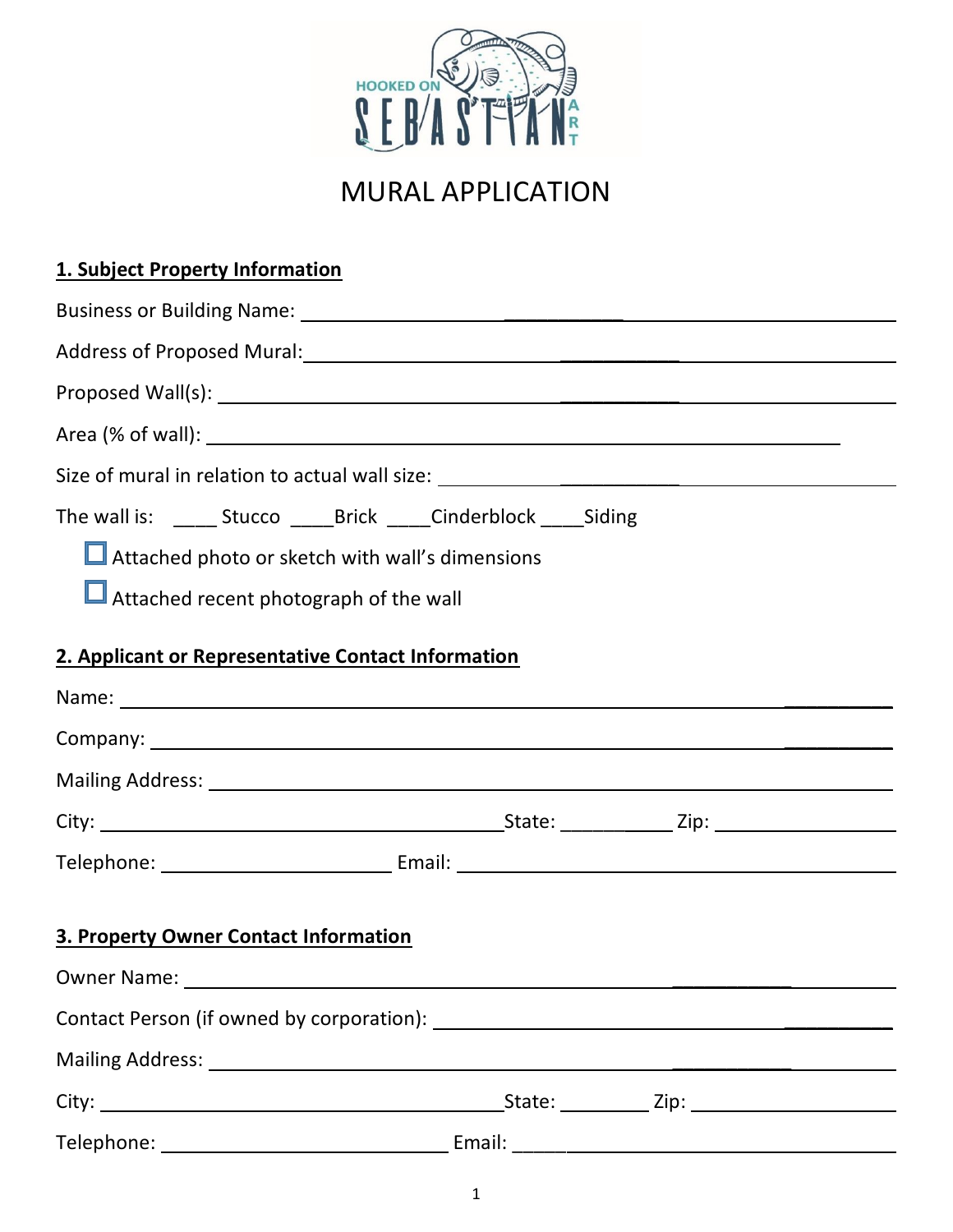## **4. Mural Project**

Mural Category:

- Beach / Indian River Lagoon / Lakes, i.e., Stick Marsh/River, i.e., St. Sebastian River
- $\Box$  Birds in Florida, i.e., white pelicans, roseate spoonbills, ospreys, herons, ducks
- $\Box$  Fishing / Fishing Village
- $\Box$  History & Treasure Coast
- $\Box$  Interactive, i.e., Bird Wings, 3-D
- **□** Native Flora (plants) & Fauna (animals), i.e., mangroves, palm trees, sea turtles, manatees

\_\_\_\_\_\_\_\_\_

\_\_\_\_\_\_\_\_\_

 $\frac{1}{2}$ 

 $\overline{\phantom{a}}$ 

\_\_\_\_\_\_\_\_\_

 $\overline{\phantom{a}}$ 

\_\_\_\_\_\_\_\_\_

Briefly describe the proposed mural:

How will it benefit the community/city?

We are looking for creative, meaningful, and innovative projects that help tell the story of the Sebastian River Area. Please make your pitch and convince us that your mural should be on the top of the list!

\_\_\_\_\_\_\_\_\_\_\_\_\_\_\_\_\_\_\_\_\_\_\_\_\_\_\_\_\_\_\_\_\_\_\_\_\_\_\_\_\_\_\_\_\_\_\_\_\_\_\_\_\_\_\_\_\_\_\_\_\_\_\_\_\_\_\_\_\_\_\_\_\_\_\_\_

What time frame are you hoping to start the mural process?

\_\_\_ Now

\_\_\_1/3 months

\_\_\_4/8 months

\_\_\_8 months or longer